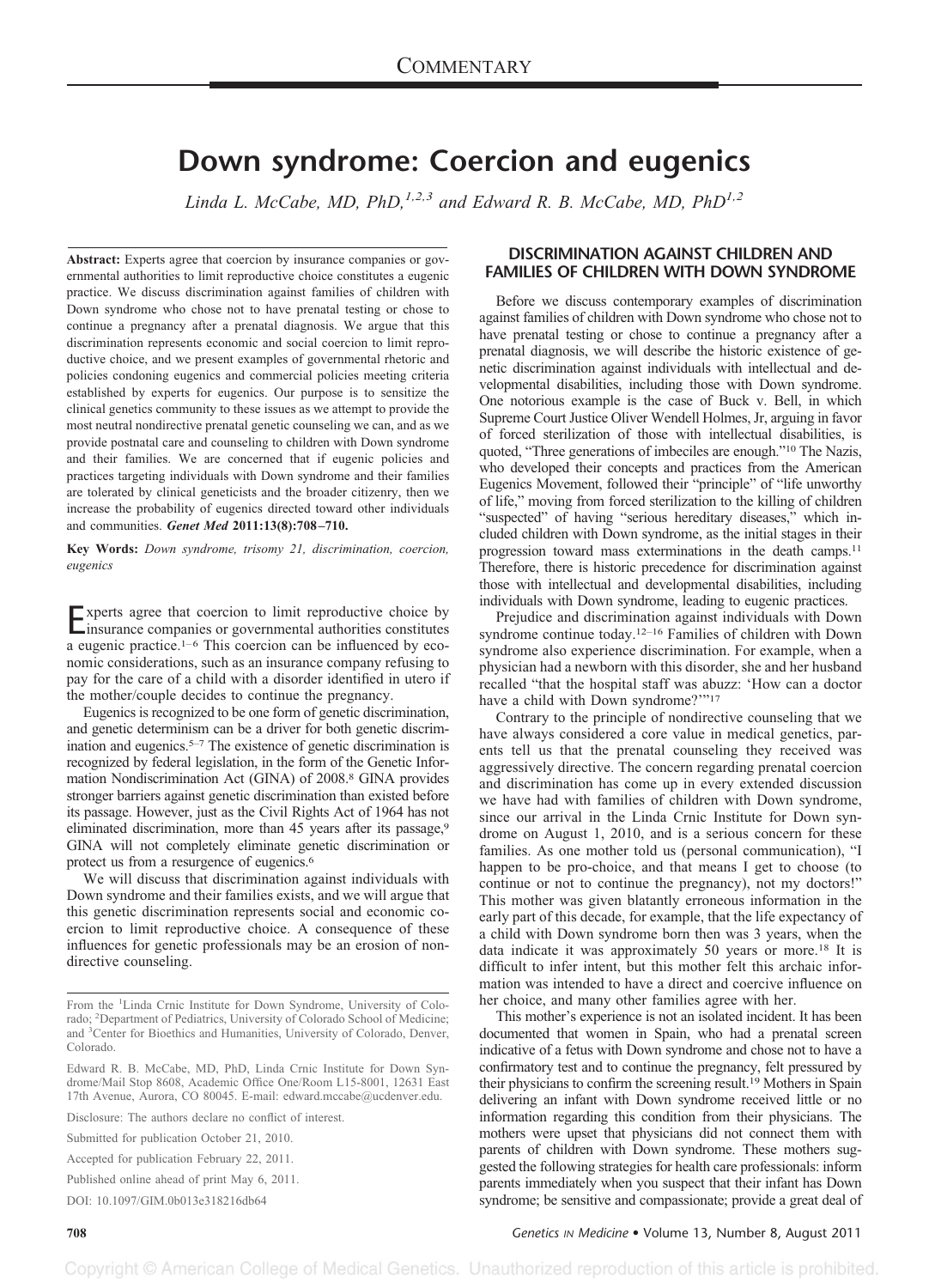information immediately that is up-to-date; do not ask why the mother had her child; and provide contact information for parents of children with Down syndrome and support groups for parents of children with Down syndrome.19

Women in the Netherlands who elected to terminate a pregnancy after a prenatal diagnosis of Down syndrome were concerned that "the child would never be able to function independently" (92%), "the abnormality (was) too severe" (90%), the "burden" "was too heavy" for "the child itself" (83%), "my other child(ren)" (73%), or "myself" (64%).20 These Dutch mothers thought that the medical staff had significant influence, although most did not feel pressured.

Because of concerns that women were given out of date information or no information at the time of a prenatal diagnosis of Down syndrome, and physicians were not aware of recent advances, in general education for children with Down syndrome including postsecondary education, Kleinert et al.<sup>21</sup> developed an interactive tutorial program that improved knowledge about Down syndrome for residents in Obstetrics and Gynecology, and Pediatrics, so that they could provide information that was accurate and balanced. Both groups of residents improved in their knowledge of Down syndrome and in their perceived comfort levels for delivering a prenatal diagnosis (Obstetrics and Gynecology residents) or a postnatal diagnosis (Pediatric residents). This or similar training programs could improve the quality of information regarding Down syndrome presented to parents by Obstetrics and Gynecology and Pediatric residents.

Skotko et al. provided evidence-based guidelines for informing parents at the time of a prenatal<sup>22</sup> or postnatal<sup>23</sup> diagnosis of Down syndrome. In a study examining what and how Pediatric residents in Massachusetts were taught about children and youth with special health care needs, Pediatric residents and faculty members indicated that the residents would benefit from more formal training opportunities to learn from families about caring for children and youth with special health care needs such as Down syndrome.24 Faculty recommended that residents need to see the child outside of the hospital to appreciate his or her quality of life. Faculty emphasized the advocacy role for the parents of children and youths with special health care needs.

The need for balanced and accurate information is even more compelling with the January 2007 practice bulletin from the American Congress of Obstetricians and Gynecologists, which recommended that all pregnant women, of any age, should be told that screening for Down syndrome was available.25 A survey of American Congress of Obstetricians and Gynecologists Fellows and Junior Fellows, conducted between October 2007 and April 2008, indicated that 95% of respondents offered screening for Down syndrome to all pregnant women in their practices.26 This same study found that 40% of respondents felt their residency training about the screening for, and diagnosis of, Down syndrome "was less than adequate." These data show the need for additional sources of accurate, balanced, and upto-date information (e.g., on the life expectancy of individuals with Down syndrome<sup>18</sup>) for physicians to prevent misinformation from influencing decision making.

Pressure is exerted by governmental entities to terminate pregnancies when prenatal testing indicates a fetus with Down syndrome. The California prenatal screening program described such pregnancies that are continued as "missed opportunities."<sup>27</sup> The March 2009 brochure for women with a positive screen for Down syndrome from the California Prenatal Screening Program states: "This birth defect causes mental retardation and some serious health problems."28 Further descriptions of Down syndrome include: "Infants with this birth defect are moderately retarded, a few are mildly or severely retarded. Heart defects are common. These heart defects can usually be treated with surgery and medication. Other serious health problems often exist with Down syndrome. Medical treatment can help some of these problems."28 Describing the majority of children with Down syndrome as moderately retarded, while only a few are mildly retarded is not correct. Janet Carr in her 1995 book<sup>29</sup> reports that 53% of young adult females (aged 21 years) with Down syndrome had  $IQs > 50$  and 18% of young adult males with Down syndrome had  $IQs > 50$ , putting them in the mild range. Overall, 34% of individuals with Down syndrome were in the mild range. These results were confirmed by Jamie Edgin (Personal Communication), who found 39.4% of individuals with Down syndrome had mild intellectual disability and 1% had borderline intellectual functioning. We are concerned that the inaccurate and overly negative information provided by California may be intended to coerce a woman into a decision to terminate her pregnancy if the fetus is diagnosed with Down syndrome.

The policy of the National Health Service (NHS) in the United Kingdom is described as "geared to ensuring" the termination of such a pregnancy, and "is still based on the idea that the birth of a baby with Down's is an unmitigated disaster."30 The California program's rhetoric and brochure, and the NHS's policies threaten personal autonomy and reproductive freedom.6

## **DISCRIMINATION LEADS TO ECONOMIC AND SOCIAL COERCION THAT LIMIT REPRODUCTIVE CHOICE**

We argue that this discrimination represents economic and social coercion to limit reproductive choice. The rhetoric from the California prenatal testing program, while perhaps not eugenic per se, since it does not represent a formal policy of the state, is considered to facilitate eugenics.<sup>6</sup> The March 2009 brochure from this program28 does not present current information regarding individuals with Down syndrome and could be considered coercive and leaning toward eugenics. A policy of a governmental entity, like that of the NHS, or a practice, like the professional and educational publications from California, to limit reproductive choice is considered by many to be eugenic.<sup>6</sup>

The California program's position is most definitely based on economic considerations—in terms of cost and effectiveness.27 We assume that the policy of the NHS is similarly economic in nature. Private insurers are also motivated by economics. A health insurance company informed a mother that they would only cover her baby if she underwent prenatal testing and terminated the pregnancy if the fetus was affected.2 If the mother continued a pregnancy with an affected fetus, then she would be economically responsible for the care of that child. The insurer's message was clearly one of economic coercion to limit this woman's reproductive freedom. Allen<sup>3</sup> considers this scenario to be moving toward eugenics, and Holtzman<sup>2</sup> considers it to be eugenic.

In addition to these blatant policies of economic coercion to limit reproductive choice, there are also more subtle social cues. The mother who felt her obstetrician was pressuring her to terminate her pregnancy by providing erroneous and highly negative information. Or the physician, who happens to be the mother of a baby with Down syndrome and whose colleagues wonder how this could happen. These would be examples of social stigmatization associated with being a parent of a child with Down syndrome that may be a coercive influence as parents learn that their fetus has this disorder.

Copyright © American College of Medical Genetics. Unauthorized reproduction of this article is prohibited.